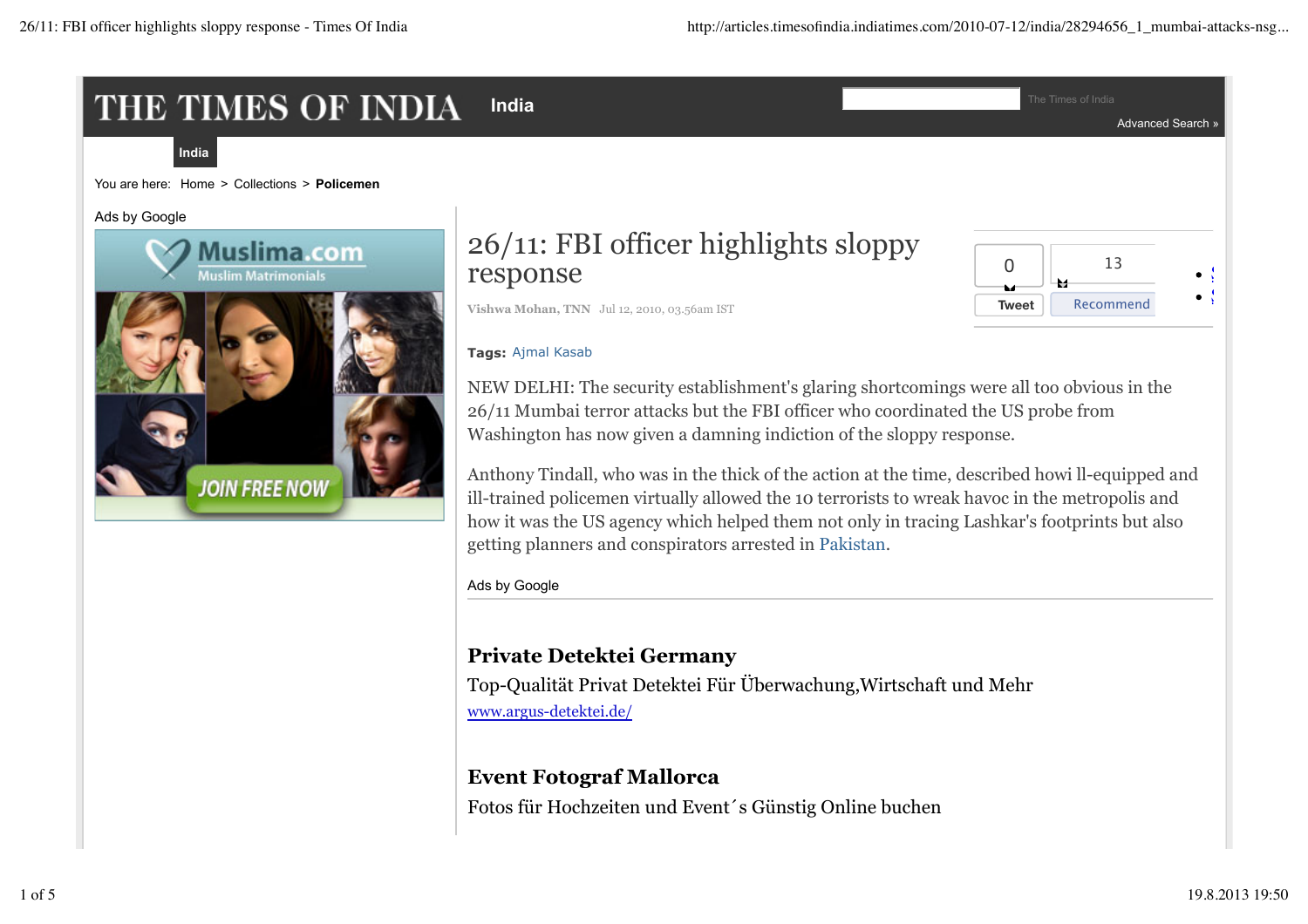

Thema des Tages *Maßgefertigte Schuhe*

#### **RELATED ARTICLES**

Tendulkar, Harbhajan share light moments with NSG commandos *January 24, 2009*

NSG ends reign of terror at Nariman *November 29, 2008*

Students across rural TN eager to sign up as NSG commandos *December 17, 2008*

#### **IN-DEPTH COVERAGE**

Policemen Mumbai Attacks

Mumbai Airport

#### www.cim-p.de

Sharing lessons from the 26/11 attacks with South Florida law enforcement officers in the US on Wednesday, Tindall said the Mumbai attacks illustrated how terrorists "with little funding and basic weapons" could wreak havoc in a large metropolitan area.

As reported by Miami Herald and Sun Sentinel newspapers in the US, Tindall said many Indian officers (Mumbai cops) who responded were unarmed or lacked the anti-terrorism training that officers in the US have.

Though he did not name any Indian agency, he said logistical constraints had led to a delayed response -- the episode which saw NSG commandos take over 10 hours to reach Mumbai from Delhi. He said, "Other Indian authorities with greater terrorism experience were delayed in responding because they lacked a helicopter among other emergency vehicles."

It is not a secret that the NSG commandos had to first travel to Delhi airport from Manesar in Haryana by road on November 26, 2008 and then had to take bus to reach the attack sites from Mumbai airport the next morning in absence of helicopters.

During his presentation before South Florida law enforcement officers, the US agent also showed video surveillance footage of the Mumbai attacks. As reported in US media, one surveillance video showed that a couple of armed policemen at Chhatrapati Shivaji Terminus (railway station) had, in fact, ran away instead of confronting two armed terrorists -- an example of how poor training led to a meek response during the crisis.

Referring to Mumbai policemen, the FBI agent, as quoted by Sun Sentinel, said, "Half of those guys were unarmed. That's half the battle right there." The presentation on 26/11 attacks was done to make US policemen aware of such situations so that they could be prepared if a similar crisis confronted them.

Emphasising the role played by FBI, Tindall, who is currently based in Hawaii as the FBI's liaison to the US Pacific Command, said the US agency had immediately deployed eight agents from Los Angeles as well as technicians who were "able to glean significant information from